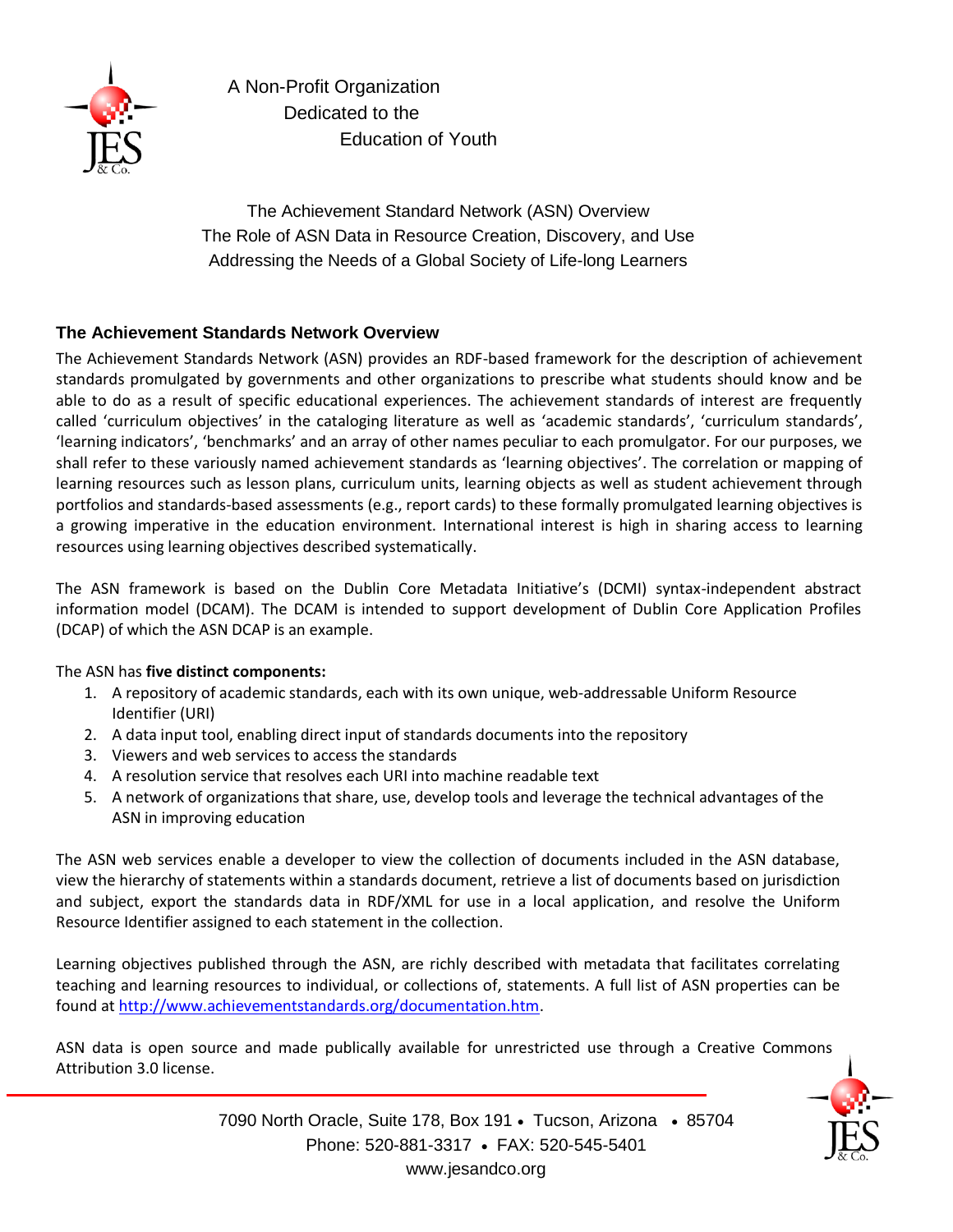

## **The Role of ASN Data in Resource Creation, Discovery, and Use**

The Achievement Standards Network was initially funded by the National Science Foundation to improve the usefulness of the millions of resources developed and published through the National Science Digital Library (NSDL). With the advent of No Child Left Behind and mandates regarding state standards, NSF clearly saw the need to standardize on the way learning objectives were declared within the resource metadata. Teachers desperately needed to find STEM (Science, Technology, Engineering, and Mathematics) resources that met their localized goals for student achievement. Systems — learning management systems, instructional management systems, and library systems — needed to have the learning objectives presented in a machine-readable format.

After several years of research, in cooperation with technical standards groups that focused on educational resources, the ASN framework emerged. The ASN answers the educational community's need for:

- A free centralized repository of richly described learning objectives covering all subjects, and published by all 50 states and DC as well as learning objectives by professional organizations such as AAAS, College Board, etc.;
- The assignment of unique identifiers (URI) for each learning objective so that they can: (1)be resolvable over the web without the need for a specialized application; and (2) support identification of highly specific relationships between objectives and precise correlations of learning objectives with learning objects;
- Rich RDF metadata that describes the learning objective (subject, parent statement, grade, etc.) using a community-developed, freely available, locally extensible schema;
- Web-addressable, human-readable text and metadata describing the learning objective and its relationship to other learning objects; and
- Web-addressable, machine-readable RDF/XML data that can be effectively integrated into existing information systems, while looking forward to future integration into the global web of Linked Data.

Many national and international organizations that create and maintain learning resources used in diverse educational processes (professional development, content delivery, assessment and reporting) have endorsed the use of the ASN to identify learning objectives and correlate their resources to those objectives, including the a long list of US and international libraries, the Library of Congress, National Science Foundation, the National Education Association, PBS, Curriculum Corporation and the Learning Federation in Australia. Organizations that use ASN data can confidently associate learning resources with learning objectives without restricting commercial vendor choices (added value).

A number of technical standards bodies addressing resource creation, discovery and use have defined metadata standards for learning resources that provide methods that can be used with the ASN to correlate learning objects with learning objectives. These include the Dublin Core Metadata Initiative (DC), the IMS Global Learning Consortium (IMS), Advanced Distributed Learning (SCORM), Schools Interoperability Framework Association (SIF) and IEEE Learning Object Metadata Standard (LOM).

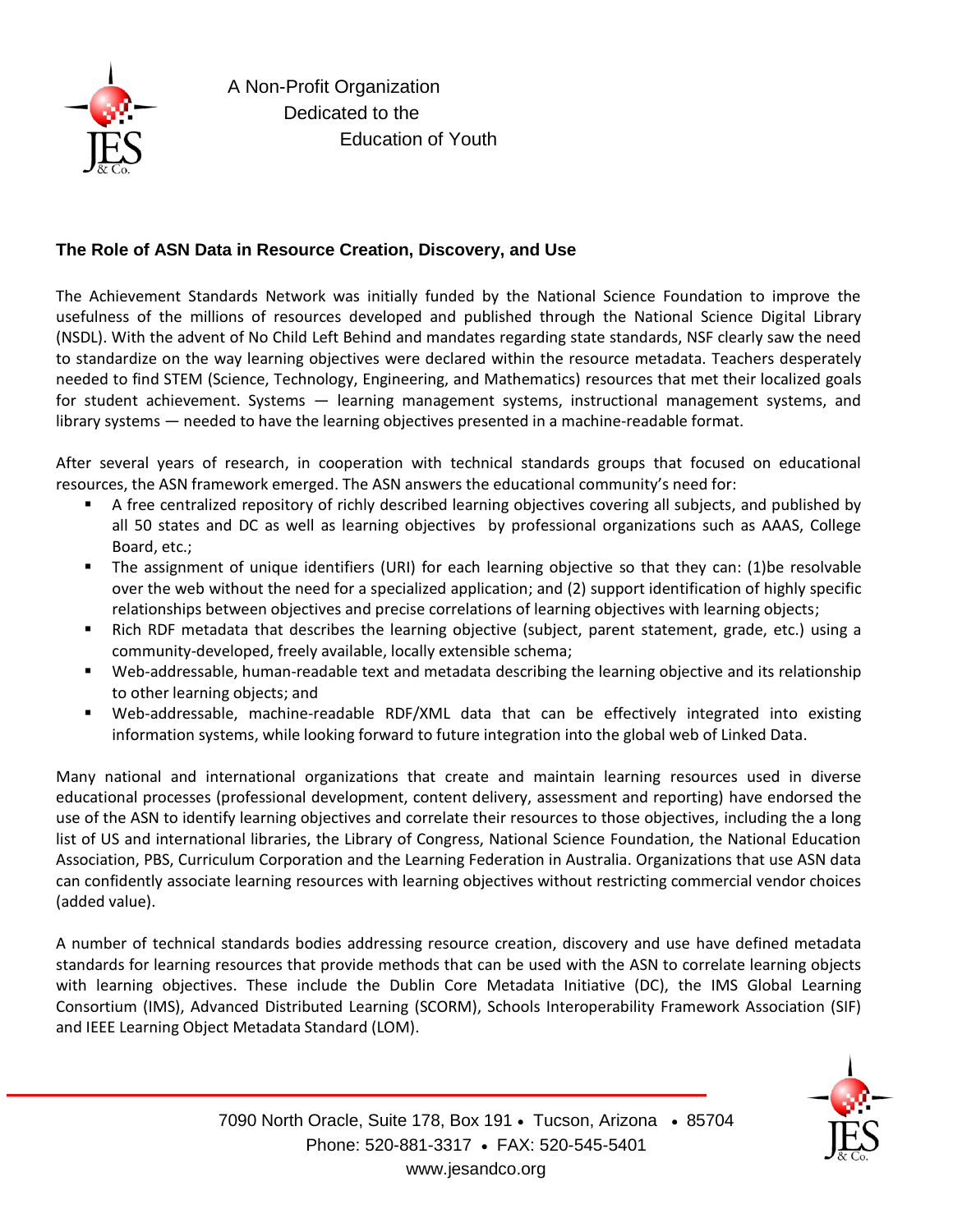

# **Addressing the Needs of a Global Society of Life-long Learners**

The following diagrams were provided by the Australian federal department of education as an expression of Australia's goal of connecting all teaching -learning processes together through the use of Australian ASN data.



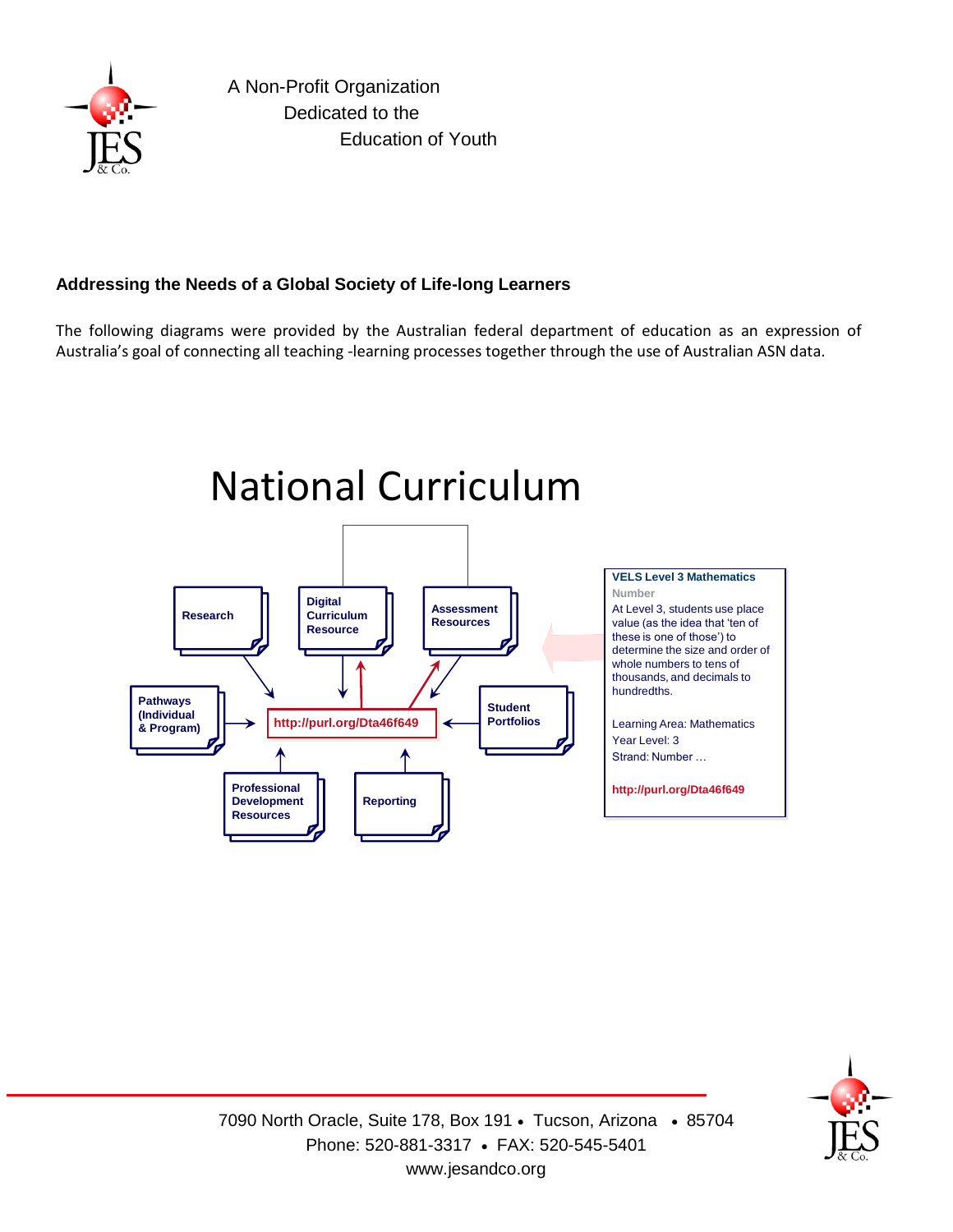

A Non-Profit Organization Dedicated to the Education of Youth



The national goals of Australia are very similar to those of the United States. Australia is currently writing a set of National Standards, an effort somewhat akin to the upcoming Common Standards effort in the US led by state education and governance leaders (CCSSO and the NGA). The Common Standards effort is working to be as inclusive as possible of the international commercial publishers and assessment companies through adherence to international technical standards such as IMS, SCORM, IEEE LOM and DCMI.